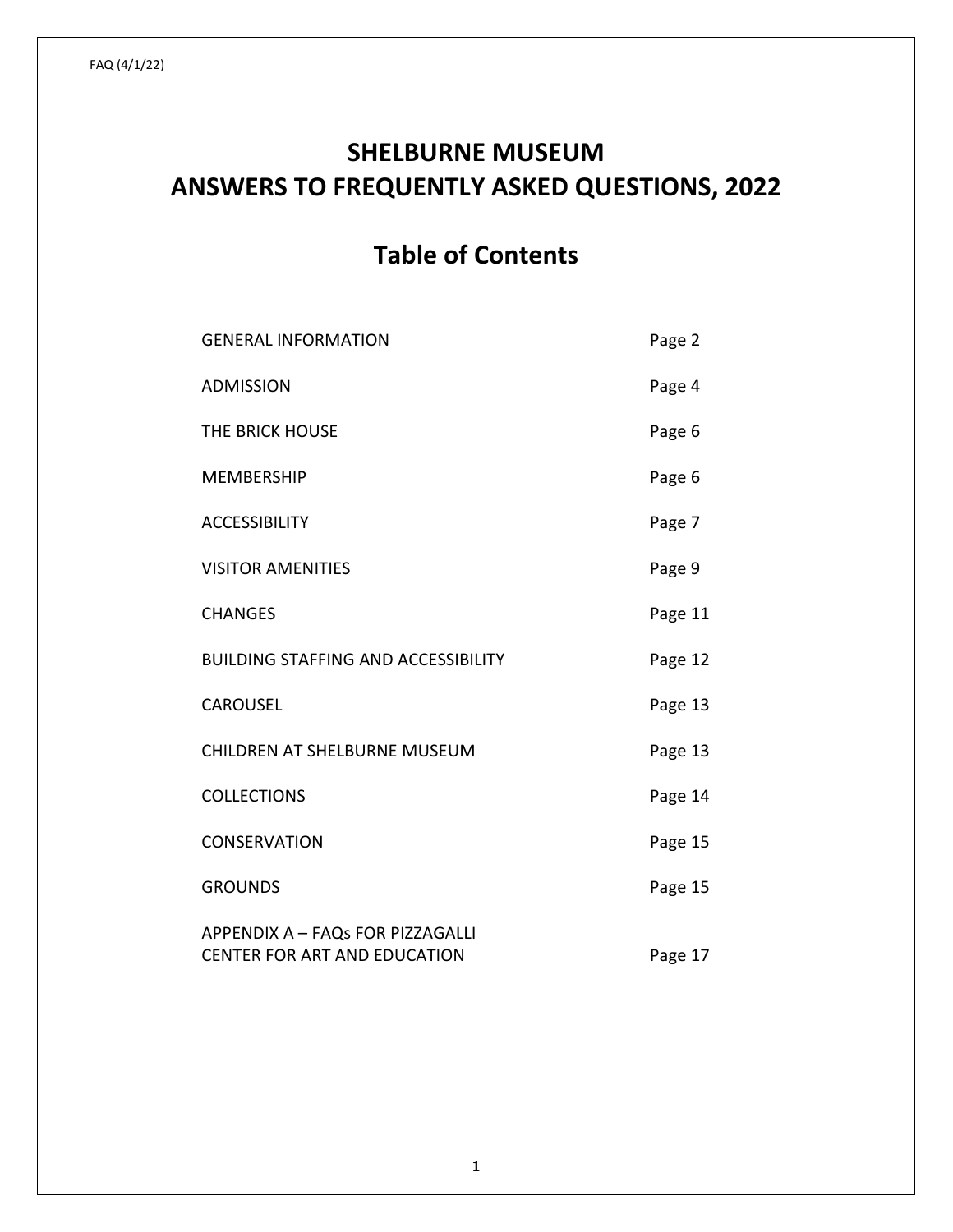# **SHELBURNE MUSEUM ANSWERS TO FREQUENTLY ASKED QUESTIONS, 2022**

## **GENERAL INFORMATION**

#### **Q: What is Shelburne Museum?**

**A:** The Museum, founded in 1947, is Vermont's largest museum and one of the country's finest, most diverse collections of art, design, and Americana. The product of a lifetime of collecting by Museum founder, Electra Havemeyer Webb, Shelburne's collections range from folk art and architecture to fine art and transportation exhibits. Decorative arts, textile arts, and contemporary design fill the buildings. You may view paintings by Monet, Manet and Degas, hand carved circus figures, quilts, as well as a 220-foot steamboat, *Ticonderoga*, a National Historic Landmark. The Museum's 45 acres of exquisite landscaping is home to 39 exhibit buildings. On August 18, 2013, the Museum opened the new Pizzagalli Center for Art and Education, a spectacular new exhibition and learning space with two 2,500 sf galleries, an auditorium with seating for 140 and a dedicated classroom.

#### **Q: How old is the Museum?**

**A:** The Museum was founded in 1947 and opened to the public in 1952.

#### **Q: When are you open?**

**A:** Tuesdays through Sundays from 10 a.m. to 5 p.m. through October 16

- o Open May 14 for members, May 15 to public
- $\circ$  Special open dates include Monday holidays, May 30, July 4, September 5, and October 10
- $\circ$  The Museum will be closed on Tuesday, July 12 to accommodate filming of a segment of Antiques Road Show

#### **Q: How can I get tickets?**

**A:** Tickets are available for purchase at Admissions at the Museum; pre-registration is not required. Adult General admission \$25; In State Adult \$15; Youth 13-17 \$14; Children 5-12 \$12; In State Children/Youth \$12; Family Pass (2 adults and accompanying children) \$65; Under 5 – free; Members always free!

#### **Q: What buildings will be open?**

**A:** All buildings will be open with the exception of the following:

- Apothecary
- Diamond Barn
- Lighthouse
- Owl Cottage
- Rail Car *Grand Isle*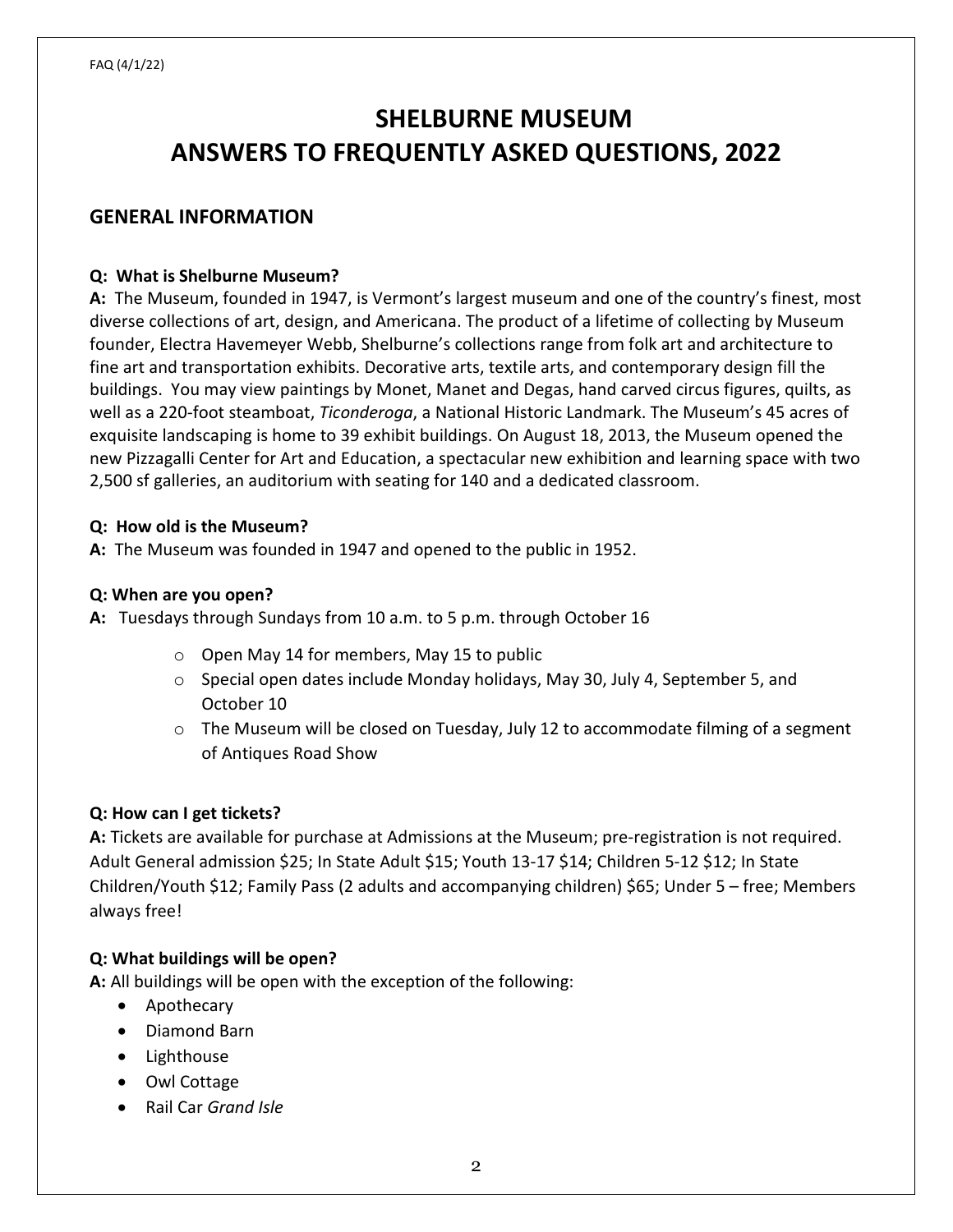- Stagecoach Inn *opens Fall 2022*
- Weaving Shop

Collections Department work is being conducted in several of the buildings – Apothecary, Weaving Shop, Rail Car Grand Isle, and Lighthouse; Stagecoach Inn reinstallation will be complete later in the season. Owl Cottage will be closed out of an abundance of public health caution. The Museum Store at Diamond Barn reopens during Winter Lights, November 26 – January 1 for holiday shopping.

#### **Q: Are visitors required to wear face masks during the 2022 season?**

**A:** No**.** In accordance with Centers for Disease Control (CDC) guidelines Shelburne Museum will no longer require face masks on the Museum campus either indoors or outdoors. Individuals are welcome to wear masks, but they are not required. We do ask that visitors continue to practice social distancing as an important ongoing preventative measure. This policy is subject to change as the Museum monitors the pandemic situation, adhering to national and state guidelines.

#### **Q: What is the Museum's mailing address:**

**A:** Shelburne Museum, P.O. Box 10, Shelburne, VT 05482. The physical address is 6000 Shelburne Road.

#### **Q: Does the Museum have a web site?**

**A:** Yes, the address is: www.shelburnemuseum.org

#### **Q: Does the Museum have an e-mail address?**

**A:** Yes, the general e-mail address for the Museum is: info@shelburnemuseum.org

#### **Q: Oh, I thought this was Shelburne Farms. What's the difference?**

**A:** Shelburne Museum and Shelburne Farms operate independently. The Farms was once the agricultural estate of Electra Havemeyer Webb's in-laws, William Seward Webb and Lila Vanderbilt Webb. It is now a non-profit environmental education organization whose mission is to cultivate a conservation ethic for a sustainable future. The 1,400-acre working farm on Lake Champlain offers a children's farmyard, cheese making and tasting, walking trails and tours of the grounds, formal gardens, and historic barns. The Farms also operates the Inn at Shelburne Farms with 24 restored guestrooms and a fine dining restaurant.

#### **Q: Where can I get more information on the Havemeyers?**

**A:** We offer a selection of books at our Museum Store devoted to the Havemeyers and the Webbs. *The History of Shelburne Farms* chronicles the evolution of the Webb's Shelburne Farms property. We also have a book about the Museum's founder Electra Havemeyer Webb, *To Collect in Earnest: The Life and Work of Electra Havemeyer Webb*. It is filled with quotes from Mrs. Webb that provide insight into her passion for collecting. You'll find historical photos of Mrs. Webb setting up exhibitions at the Museum and photos of some of the Museum's buildings being moved and reconstructed.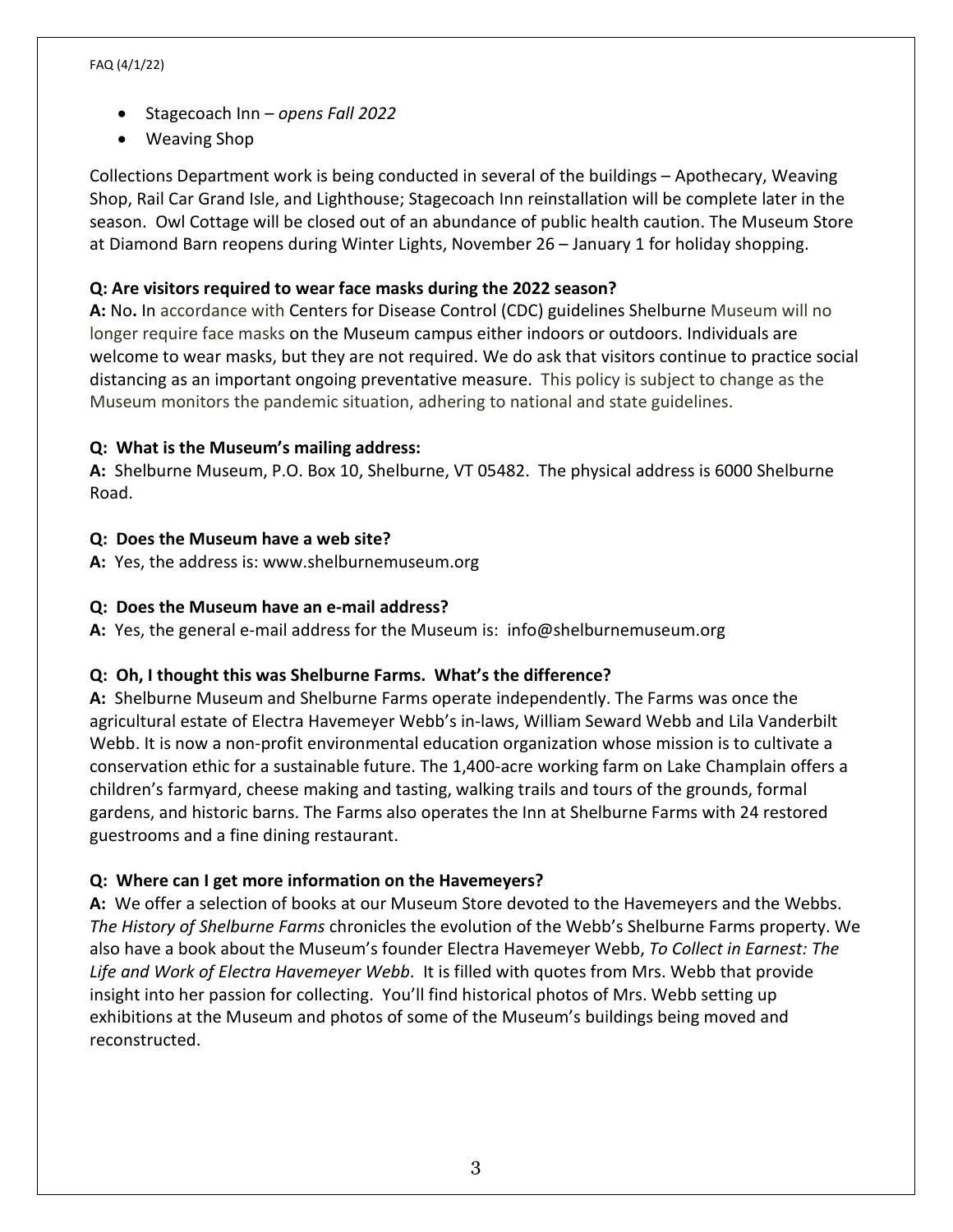#### **Q: Can I buy tickets to Higher Ground's Concerts on the Green here at the Museum?**

**A:** For information about this popular summer concert series and to purchase tickets we invite you to visit [www.highergroundmusic.com.](http://www.highergroundmusic.com/) Their phone number is (802) 652-0777, and general email is [info@highergroundmusic.com.](mailto:info@highergroundmusic.com)

#### **Q: What can you tell me about your Winter Lights program?**

**A:** Winter Lights is a new Museum tradition begun in 2021. We invite you to return between November 26-January 1, to see sections of our grounds and numerous buildings aglow with creative and enchanting light installations. Look for more information in the coming months on the Museum's website.

# **ADMISSION**

For the 2022 season tickets are available for purchase at Admissions at the Museum; pre-registration is not required.

## **Q: How much does a ticket cost?**

Tickets are available for purchase at Admissions at the Museum; pre-registration is not required. Adult General admission \$25; In State Adult \$15; Youth 13-17 \$14; Children 5-12 \$12; In State Children/Youth \$12; Family Pass (2 adults and accompanying children) \$65; Under 5 – free; Members always free!

# **Q: Why is the ticket price so high?**

**A:** Your ticket provides you with the chance to see and do a lot: explore more than 30 exhibit buildings including the steamboat *Ticonderoga*; learn from guides who have extensive information to share about the collection in many of our buildings; see craftspeople at work; ride on a vintage carousel;; enjoy shuttle transportation around the grounds and the opportunity to return the next day if you have not been able to see it all. Your admission is good for two consecutive days with receipt.

Your admission fee is used for the ongoing support of the Museum's preservation and education programs. We exhibit, conserve and care for more than 100,000 items and works of art; present special events and educational programs for children, families, and adults; preserve and maintain historical structures; care for 45 acres of gardens, lawns and orchards; provide programs for thousands of school children annually; and conduct research and training to more fully interpret the collections.

Shelburne Museum is an independent not-for-profit educational institution and operates with no ongoing support from the state or federal government, relying on admissions income, gifts, private and government grants, and endowment income.

**Admissions and Membership**: A family pricing cap of \$65.00 keeps the cost for families (2 adults and children ages 5-17) down. Also, if you choose to become a Museum member you can return as many times as you would like and we will be happy to apply the full value of today's ticket toward the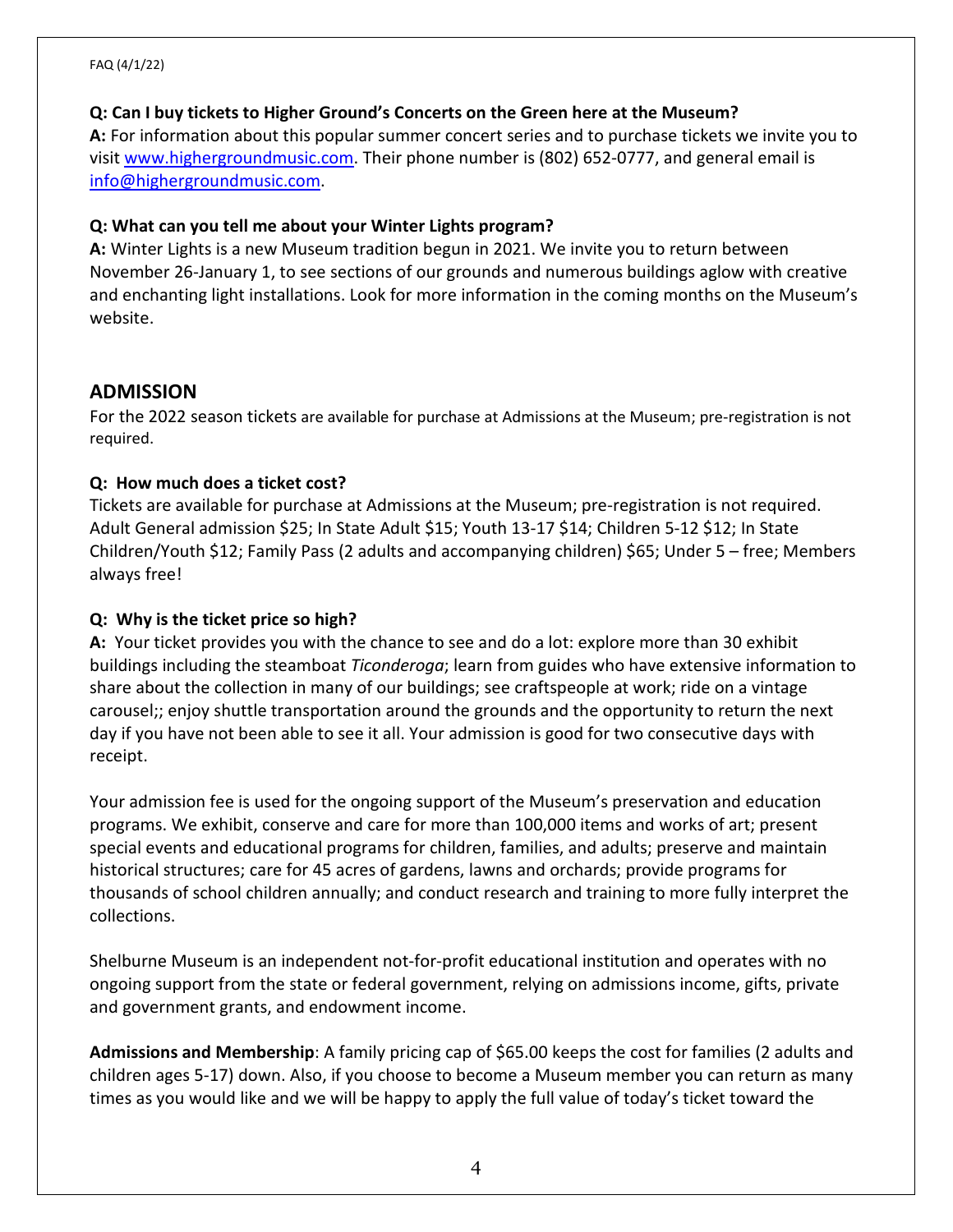purchase of a 12- month membership. There are other member benefits outlined in our membership brochure.

## **Q: Are admission receipts and stickers transferable? What if I just turn it over to my sister and her husband?**

**A:** Admission receipts and stickers are non-transferable. They are intended to provide our paying visitors the opportunity to return once they see how extensive the collections are.

#### **Q: Can we leave the Museum for lunch and come back in without paying again?**

**A:** Yes! Just hold onto your receipt and make certain that your admissions or member sticker is visible.

#### **Q: Can we bring in a picnic lunch?**

**A:** Yes! We have picnic tables set up near the Weathervane Café, benches around the grounds, an open-air lounge area at Shaker Shed, and plenty of lawn space. You may leave your picnic in your car and bring it onto the grounds when you're ready to eat.

#### **Q: Can we picnic on the grounds without paying to come in?**

**A:** No, but there are picnic tables around the perimeter of the parking lot where you're welcome to eat. Also, you can bring your picnic lunch onto the grounds if you decide to purchase a ticket.

## **Q: All we want to do is look at the grounds. We won't go into the buildings. Can we get in for free?**

**A:** That is precisely what our membership program allows you to do. Some of our members have told us they like to come to the Museum and simply stroll. As a member you can visit whenever the Museum is open!

#### **Discounts**

Complete information concerning any discounts and admissions reciprocity is available in the Museum Store at Admissions, and on the Museum's website, www.shelburnemuseum.org

#### **Q: I just want to go to one of the exhibit buildings. Can I pay a reduced price? We can't come back tomorrow.**

**A:** Our members tell us that is one of the best features of their membership. They are able to return at any time throughout the season. Many tell us they come to see just one building or exhibition at a time.

#### **OR,**

If you're able to return this afternoon, you may purchase a ticket that is valid 3 p.m. – 5 p.m. for a reduced price (\$15 for adults, \$7.50 for children and youth ages 5-17).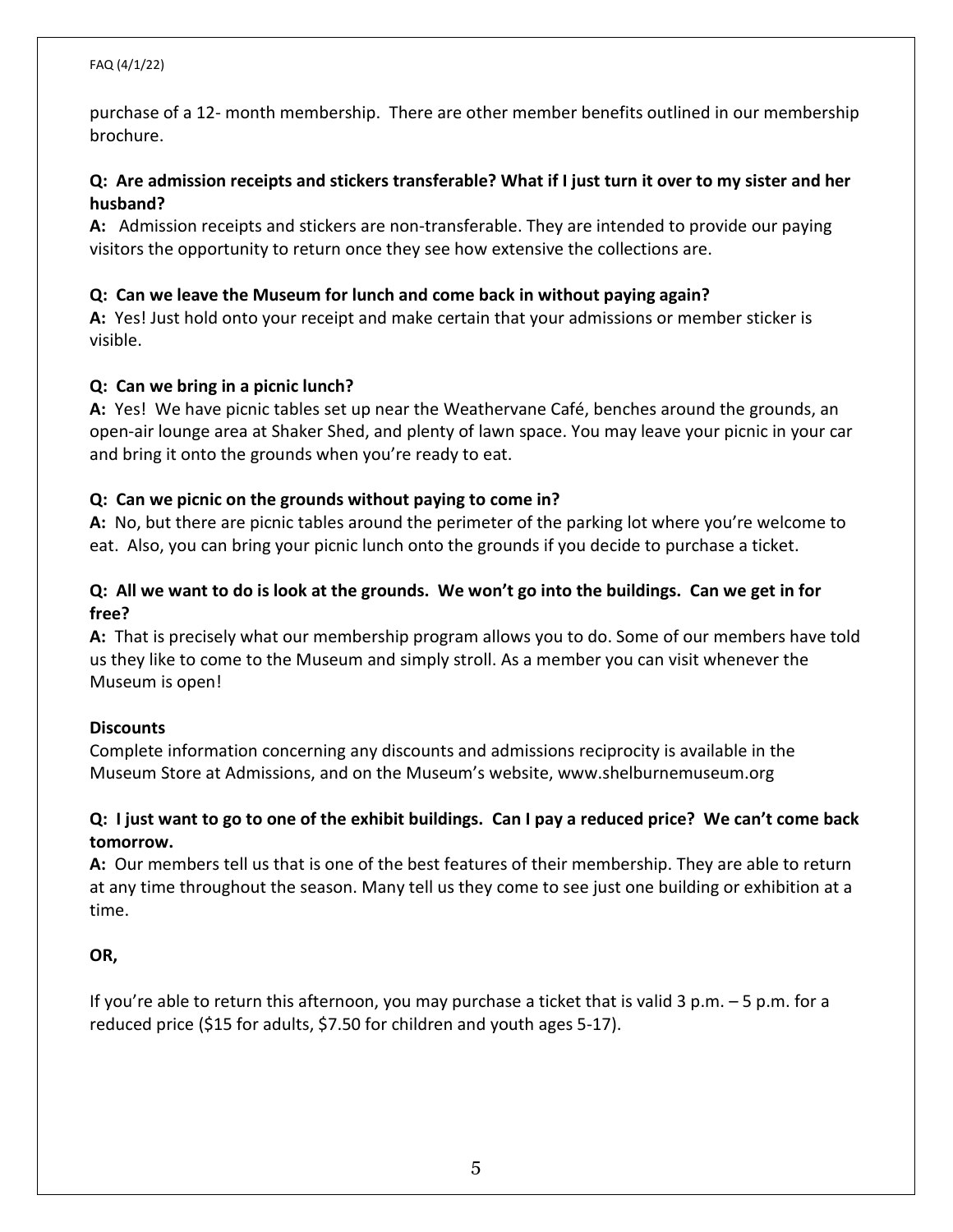#### **Q: Do you still have County Days? Half price for Vermonters in June?**

**A:** Today, through the continued generosity of philanthropist Lois McClure summer season admission is reduced for all Vermonters. With a valid Vermont ID, residents pay \$15 for adults and students, children 5-17, \$7.50.

#### **Q: I'm a member at \_\_\_ Museum. Do I get in here for free?**

**A:** Shelburne Museum is a member of NARM – the North American Reciprocal Museum Association – a program that includes more than 800 arts and cultural organizations. We offer free admission during regular museum hours to members of museums that participate in NARM. For each member of your party who has a card, we provide free admission. We also offer a \$2 discount to AAM (American Alliance of Museums) members, off a general admission price. NEMA members are admitted free of charge.

#### **OR**

We're sorry but we do not have an arrangement with that museum to admit members for free.

#### **Q: I'm an employee of \_\_\_ Museum/\_\_\_ attraction. Can I get a complimentary ticket?**

**A:** We are delighted that you are visiting. Can I please see your ID, business card, or letter of introduction? Please let us know what you thought about your visit and if there are any printed materials that we can send back with you.

#### **Q: Do you offer a senior citizen discount?**

**A:** We are pleased to offer a special senior rate of \$23.00 for summer season admission.

# **THE BRICK HOUSE**

#### **Q: What is the Brick House?**

**A:** The Brick House was the home of the Museum's founder, Electra Havemeyer Webb. It is a magnificent 40-room Colonial Revival home located on the grounds of Shelburne Farms and is available for special events and select rental events.

#### **Q: I'm interested in touring the Brick House, what shall I do?**

**A:** The best way to view the Brick House is by becoming a member. You will receive advance information on special event opportunities to visit the Brick House, such as the Museum's spring Garden Party It is not currently available for scheduled tours.

#### **MEMBERSHIP**

#### **Q: What are your membership levels?**

**A:** Please see below membership levels. You can learn more about the levels and respective benefits here:<https://shelburnemuseum.org/join-support/member/>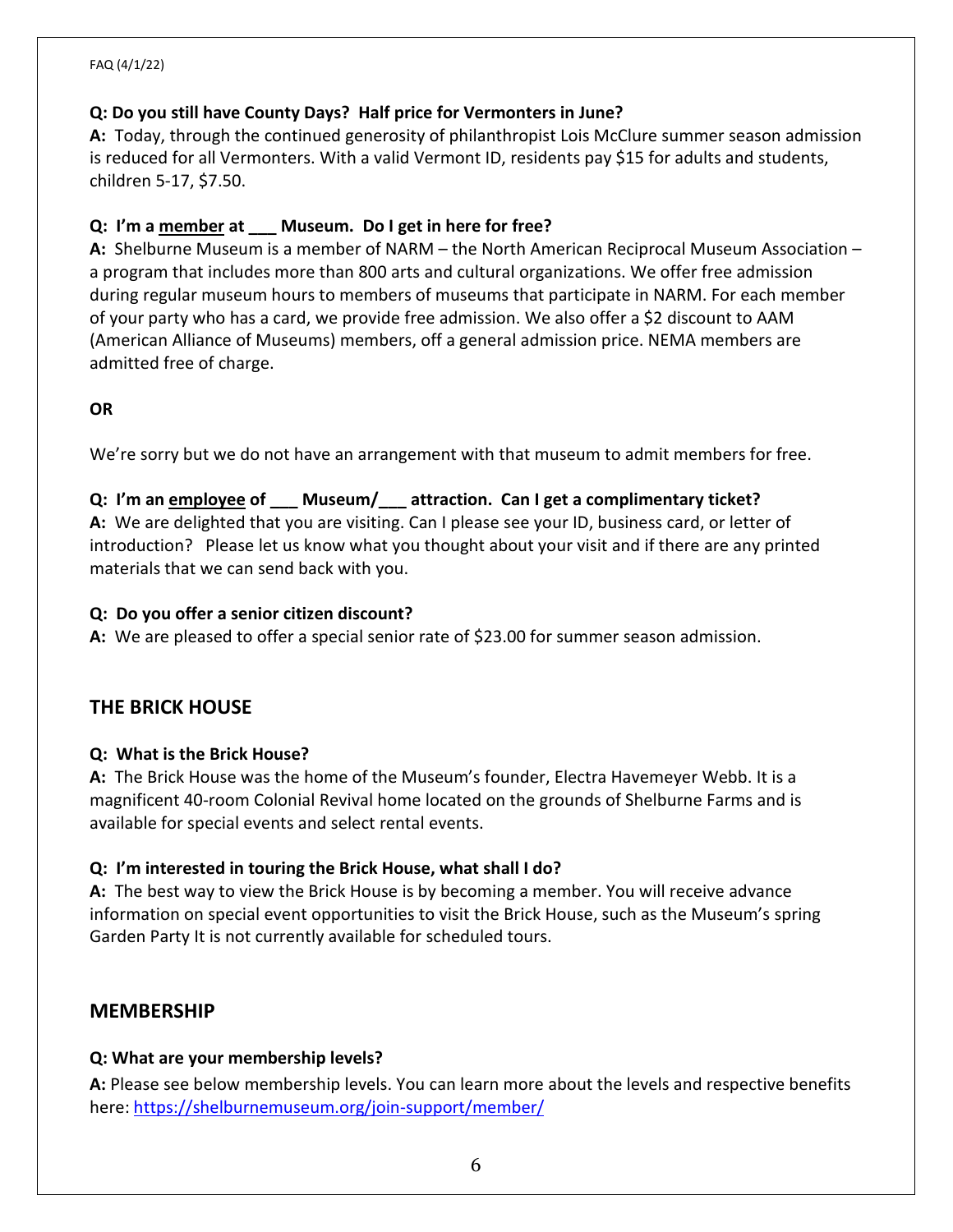#### **Basic Membership:**

- Individual \$60
- Dual \$85
- Family \$125

## **Upper-Level Membership:**

- Sustaining \$250
- Patron \$500
- Benefactor \$1000

## **Barnstormers Membership:**

- Barnstormers: Individual \$175
- Barnstormers: Dual \$300

## **Director's Circle Membership:**

- Curator \$2,500+
- Collector \$5,000+
- Sponsor \$10,000+
- Electra Havemeyer Webb Circle \$25,000+

#### **Business Membership:**

- Friend \$250
- Supporter \$500
- Manager \$1,000

# **Q: I lost my membership card. Can I get in? How do I get a new one? I can't remember when my membership expires.**

**A:** Please give your name to our staff at the admissions desk and they will be able to assist you. We ask members to present their card each time they visit the Museum so be certain to ask about obtaining a replacement card.

# **Q: My wife and I have a dual membership, but she's not here today so I brought my sister. Can she come in for free under our membership?**

**A:** Sorry, no. Only the people included on your membership cards may come in for free as members. There are no substitutions, however, as a member, you may purchase an admission ticket for your sister at a discounted rate (\$18) or, if your sister is a Vermonter, the rate is \$15.

# **ACCESSIBILITY**

# **Q: Is the Museum accessible to wheelchairs?**

**A:** The Museum's grounds are accessible, as are nearly all of our buildings. Paths, walkways, and roads consist of firmly packed gravel or slate surfaces and the terrain varies in slope and surface. Because each building is unique, we have published a Physical Accessibility Guide to help you plan your day. You can download this guide from [https://shelburnemuseum.org/visit/.](https://shelburnemuseum.org/visit/)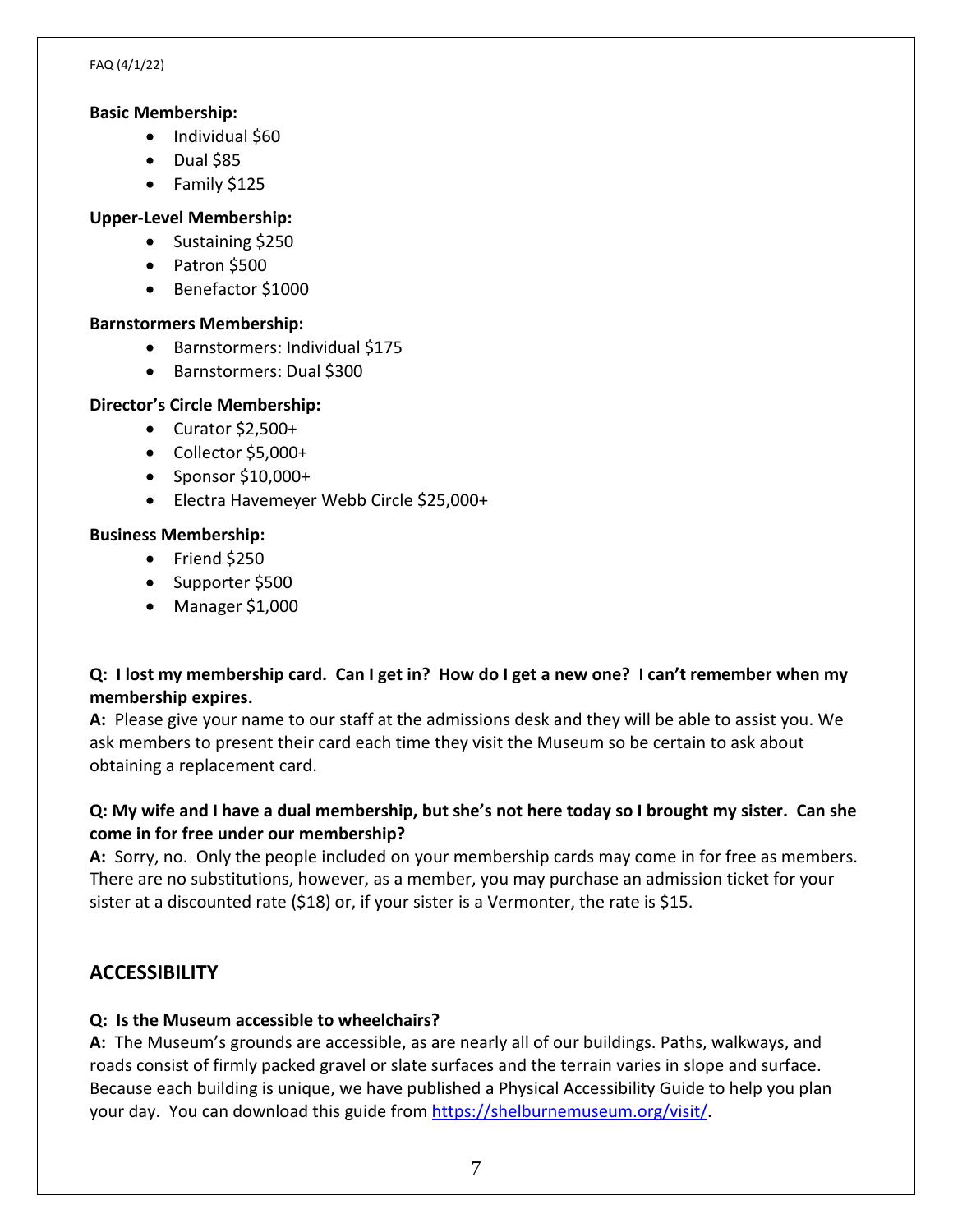Also, on the *Ticonderoga*, "Access and Explore" notebooks have images and information about inaccessible portions of the boat.

#### **Q: Should I bring my own wheelchair?**

**A:** We have a number of standard size wheelchairs available. You may reserve a wheelchair in advance, or just request it when you are here. There is no fee for wheelchairs, although donations to support their upkeep and care are appreciated.

#### **Q: Do you have to walk a lot at the Museum?**

**A:** If you prefer not to walk a lot, we have a shuttle that operates each day during the summer season. It is free and you can get on and off throughout your visit. Also, many of the buildings are close to one another.

We also have wagons available free of charge, although we gratefully accept donations to help support their upkeep and care. There are benches located throughout the grounds and in and near our gardens, as well as visitor seating in most of the buildings. There are tables outside and inside the Weathervane Café, as well as seating areas in the Lighthouse and the lower level of Shaker Shed.

#### **Q: What services do you offer for visually impaired and hearing-impaired visitors?**

**A:** Guide staff is available throughout the grounds and are happy to assist all visitors. Staff members wear blue shirts, with Shelburne Museum fleece jackets or vests in colder weather, and photo id badges. Large type printed guides and/or label copy are available in select exhibits for visitors with visual impairments. Audio installations are available on the *Ticonderoga,* Beach Gallery, and the Meeting House. Video installations are located in Beach Gallery, Dorset House, the *Ticonderoga,* Variety Unit, and select special exhibitions in the Pizzagalli Center for Art and Education. The museum does not currently offer museum-wide audio tours.

#### **Q: Do you have materials in languages other than English?**

**A:** There are written guides available in French.

#### **Q: Can I bring my dog in?**

**A:** Service animals are welcome on the Museum grounds, but pets are not allowed. Visitors with service animals should speak with a member of the admissions staff prior to entering the grounds, for clarification on our policy and building access.

#### **Q: What can I do with my pet?**

**A:** I suggest that you contact a local kennel. We do not recommend that you leave your dog in your car; however, of course, it is your decision. Vermont statutes mandate that no animal should be left unattended in a parked vehicle if the health or safety of the animal is at risk. We've been asked by local police to report such incidents for their response.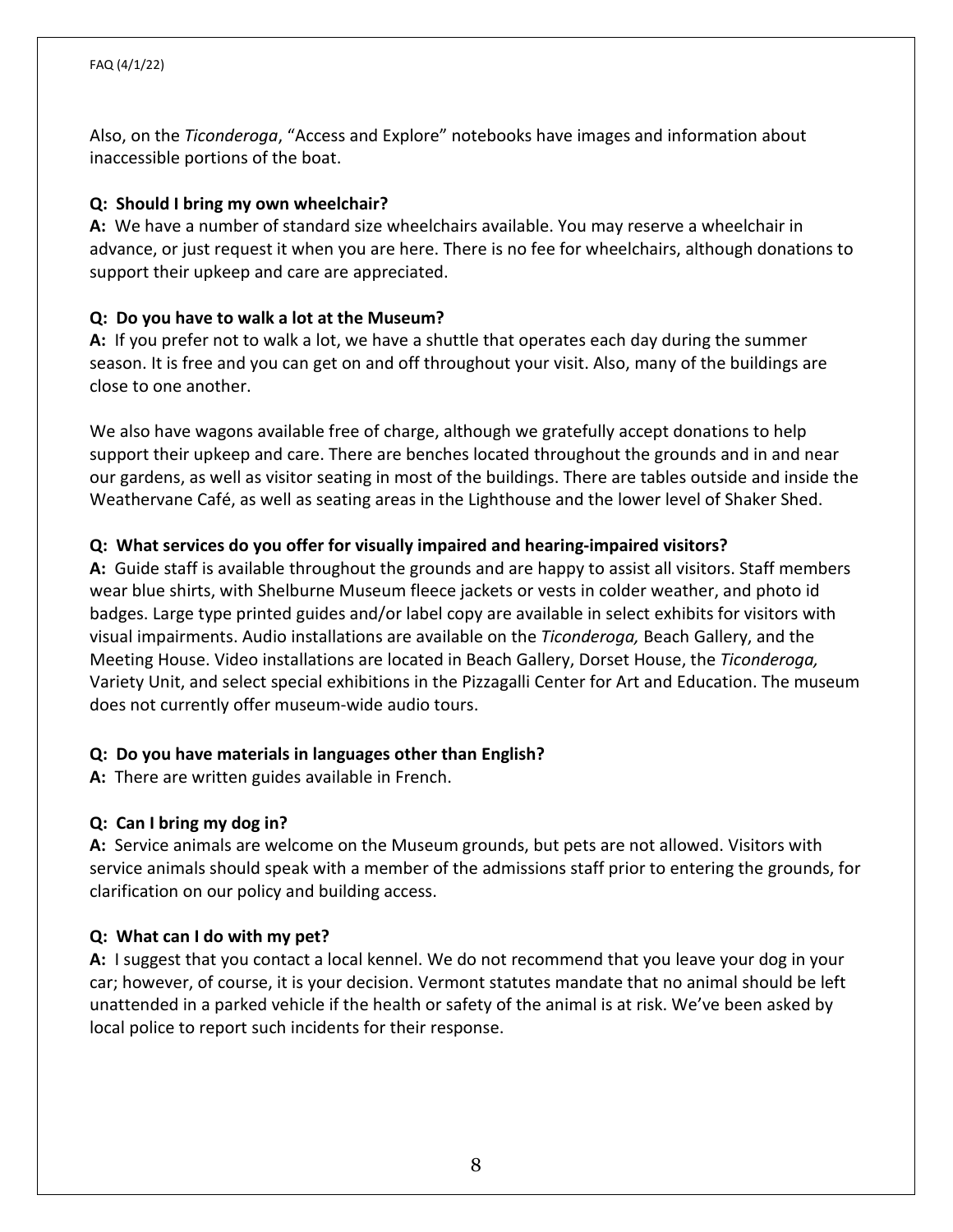# **VISITOR AMENITIES**

#### **Q: Is there a public telephone?**

**A:** Should any visitor require access to a telephone, please invite them to ask at admissions.

## **Q: Where can I get something to eat and drink?**

A: Our Weathervane Café will be open with snack and grab-and-go options available. The café will be open Tuesday-Sunday from 11am-3pm. Indoor and outdoor seating is available. The Museum store also sells snacks.

## **Q: Where are changing tables located? Do you have a lactation suite?**

**A:** We have changing tables in the men's and women's bathrooms next to the Store, in the Weathervane Café, in the Railroad Station bathrooms, and in the Pizzagalli Center for Art and Education. Mothers and babies may enjoy the lactation suite located in Pleissner Gallery and marked on the Visitor Guide map.

## **Q: Do you have bike racks?**

**A:** There is a bike rack in front of the Museum Store. Be sure to lock your bike securely, as we cannot ensure the safety of your bike. Bicycles, scooters, and Segways are not allowed on the Museum grounds.

## **Q: Is smoking allowed on the Museum grounds?**

**A:** The Museum campus is a smoke free environment, and no smoking materials are allowed on the grounds. There is a smoking receptacle outside the Museum Store and in the parking lot.

## **Q: How long does it take to visit the Museum? What shall we see first? What do you recommend we see today?**

**A:** Many of our visitors in the summer season come for 3-4 hours. You can spend a few hours or two days, depending on your level of interest. If you only have a limited time, we can offer some suggestions. In addition, your admission is good for two consecutive days with receipt.

# **Q: May I take photographs? Videos?**

**A:** Photography with hand-held cameras is permitted in most buildings. Photography is restricted in some exhibitions; specific restrictions are noted in those installations. We ask visitors to limit the use of flash so as not to impact the experience of other visitors. Tripods, camera stands, and selfie sticks are not allowed indoors, to protect the objects and limit impact on other visitors. All photographs taken are limited to personal use.

#### **Q: Do you have wifi?**

**A:** Yes! Public wifi is available throughout the grounds.

# **Q: What if I have a question or need help when I'm on the grounds?**

**A:** Please approach any staff member about any questions or problems. During the summer season guide staff members are available throughout the grounds and are happy to assist all visitors. They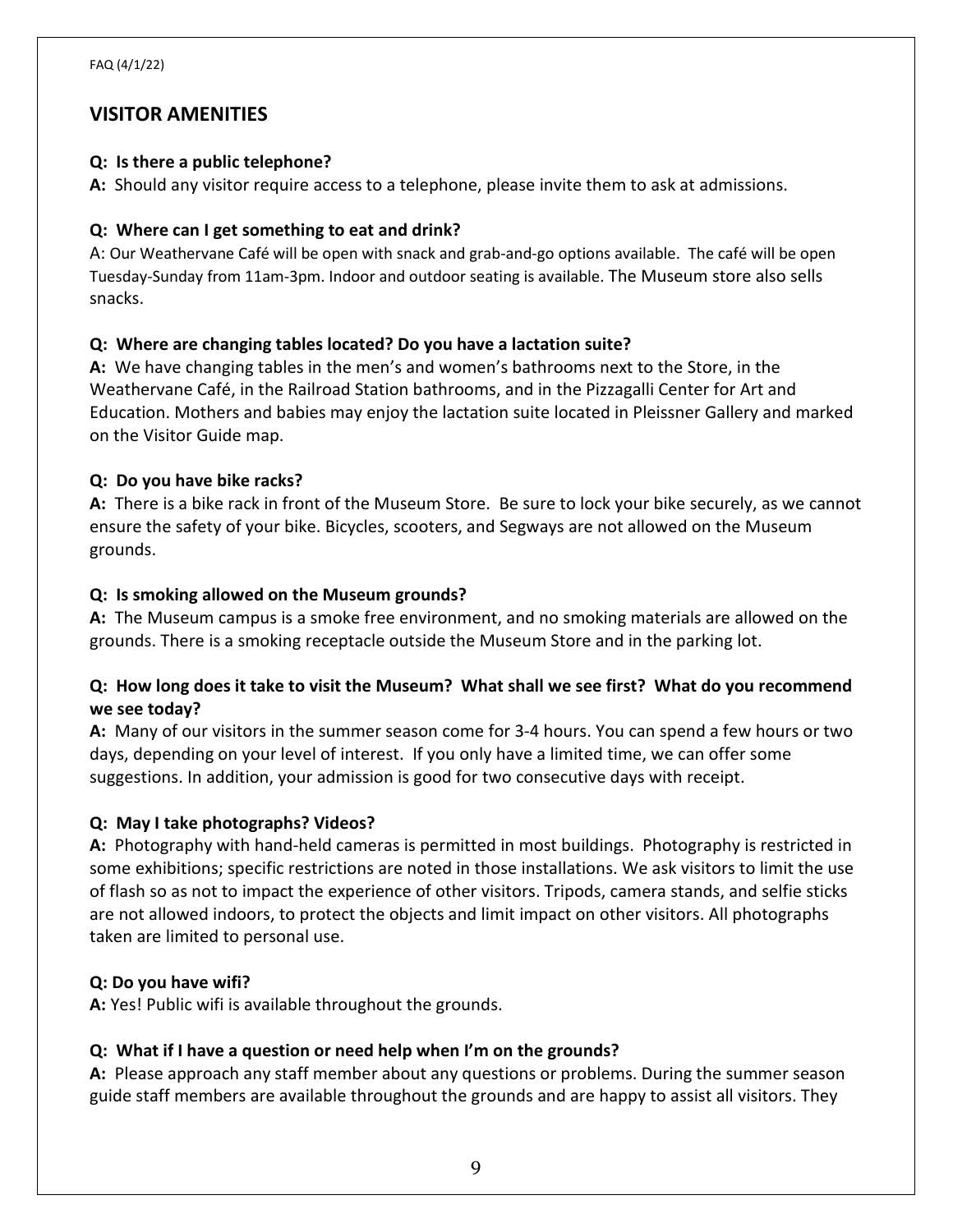are identified by their light blue shirts and/or navy-blue fleece jackets/vests and photo id badges. Various departments have special expertise as shown below:

| <b>Staff/Volunteers</b>  | How to Identify; where found           | <b>Expertise</b>                          |
|--------------------------|----------------------------------------|-------------------------------------------|
| Admissions/Store         | Shelburne Museum shirts or             | Can offer a wide range of general         |
| Staff                    | fleece in various colors: Museum       | information about the Museum and the      |
|                          | store/admissions.                      | surrounding area as well as provide       |
|                          |                                        | assistance with retail purchases and      |
|                          |                                        | memberships                               |
| Guide                    | Light blue shirt or navy fleece        | Can answer questions and provide          |
| Staff/Education          | jacket/vest: throughout the            | information about Museum's exhibitions,   |
| <b>Staff</b>             | grounds                                | buildings, grounds, and events/activities |
|                          |                                        | on the grounds                            |
| Volunteer                | At the store entrance to the           | Greeters can provide wayfinding           |
| Greeters                 | grounds                                | information and general information       |
|                          |                                        | about Museum operations.                  |
| Protection               | Blue polo shirts/light blue            | Can provide security and first aid and    |
| <b>Services Officers</b> | uniforms: throughout the               | general Museum information                |
|                          | grounds                                |                                           |
| Preservation and         | <b>Blue Shelburne Museum t-shirts:</b> | Can provide information about the         |
| Landscape Staff          | throughout the grounds                 | structures, grounds and gardens, as well  |
|                          |                                        | as general Museum information             |

#### **Q: Why do some buildings have guides and some do not?**

**A:** The Museum provides visitors with information about the collection in a variety of ways: through trained and skilled visitor guide staff working in exhibition buildings and demonstration sites; gallery talks; labels; audio and video installations; and hand-held printed exhibition guides or laminates. All buildings are monitored 24 hours a day for security and all buildings are visited regularly each day by Museum staff. If a visitor would like more information about a building or a collection in a building without an exhibit guide, please inquire at a guided building nearby, or ask a volunteer Greeter to direct you to a staffed location.

#### **Q: Does the Museum store sell reproductions?**

**A:** The Museum store carries products related to and inspired by our special and permanent exhibitions including books, clothing, and home décor items.

#### **Q: I have a product for sale. How do I contact your store about carrying it?**

A: Contact the Store Manager, Lee Wheeler. Her email address is **wheeler@shelburnemuseum.org.** 

#### **Q: I have lost an item while visiting.**

**A:** Lost items are held at Protection Services. Let me check to see if anyone has turned it in. If not, let me take your name, address and phone number and we will contact you if it is found.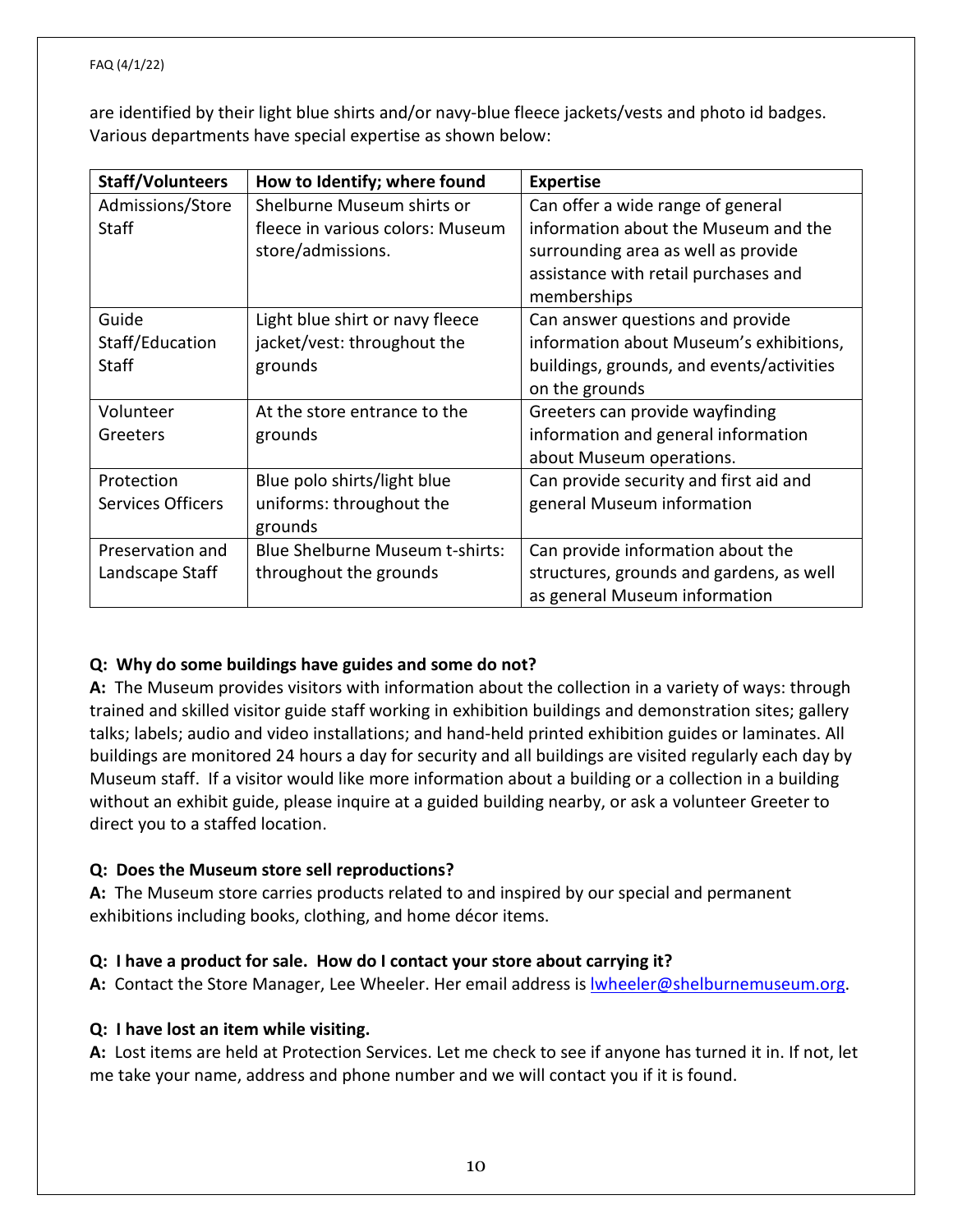## **Q: I got separated from my friends/family and I don't know what to do.**

**A:** I am happy to contact Protection Services and alert them. What is your name? What are the names of people in your party? Can you give me a brief physical description?

# **CHANGES**

#### **Q**: **Tell me about the newest building at the Museum.**

**A:** The Pizzagalli Center for Art and Education opened in August 2013. The 17,000 square-foot center, with two galleries, a classroom and an auditorium make programs, exhibitions, and events much more accessible for the community.

The Pizzagalli Center was designed by Ann Beha Architects, a Boston-based firm with extensive expertise in museum and sustainable building design, and is designed to meet LEED standards for environmental sustainability.

Features of the Center for Art and Education include:

- 5,000 square feet of gallery space on two floors, used for temporary exhibitions. New galleries provide space for special exhibitions.
- An auditorium with seating for 135, allows the museum to offer lectures, symposia, concerts, and films.
- The museum's first classroom designed for classes and programs for audiences of all ages.
- Design that meets the LEED certification standards of the United States Green Building Council including: use of local materials — such as Adirondack stone, Vermont slate, and beech wood floors — to reduce required transportation of materials and to support the local economy; wood products selected from sustainably harvested forests; and energy efficient heating, cooling and lighting.

#### **Q: What happened to Kalkin House and the 1950s House?**

**A:** Both the Kalkin House and 1950s House exhibition buildings were removed in 2012 to make way for the construction of our new art and education center.

The **1950s House** exhibition was closed in 2011. After extensive conversations among curators, conservators, educators, and senior administration it was decided to retire the exhibit. There were several reasons for the decision. The 1950s House opened in 2000 and was not intended to be a permanent exhibit, and was, in fact, held over for several seasons beyond its intended life span. The need for costly systems upgrades and repairs was also a factor. We realize our guests enjoyed the exhibition for many years, a fondness that Shelburne Museum staff share, but maintaining the exhibit was no longer feasible.

Originally called Collector's House, the **Kalkin House** exhibition was also meant to be only a single season-long exhibit. The contemporary structure made from a prefabricated storage structure and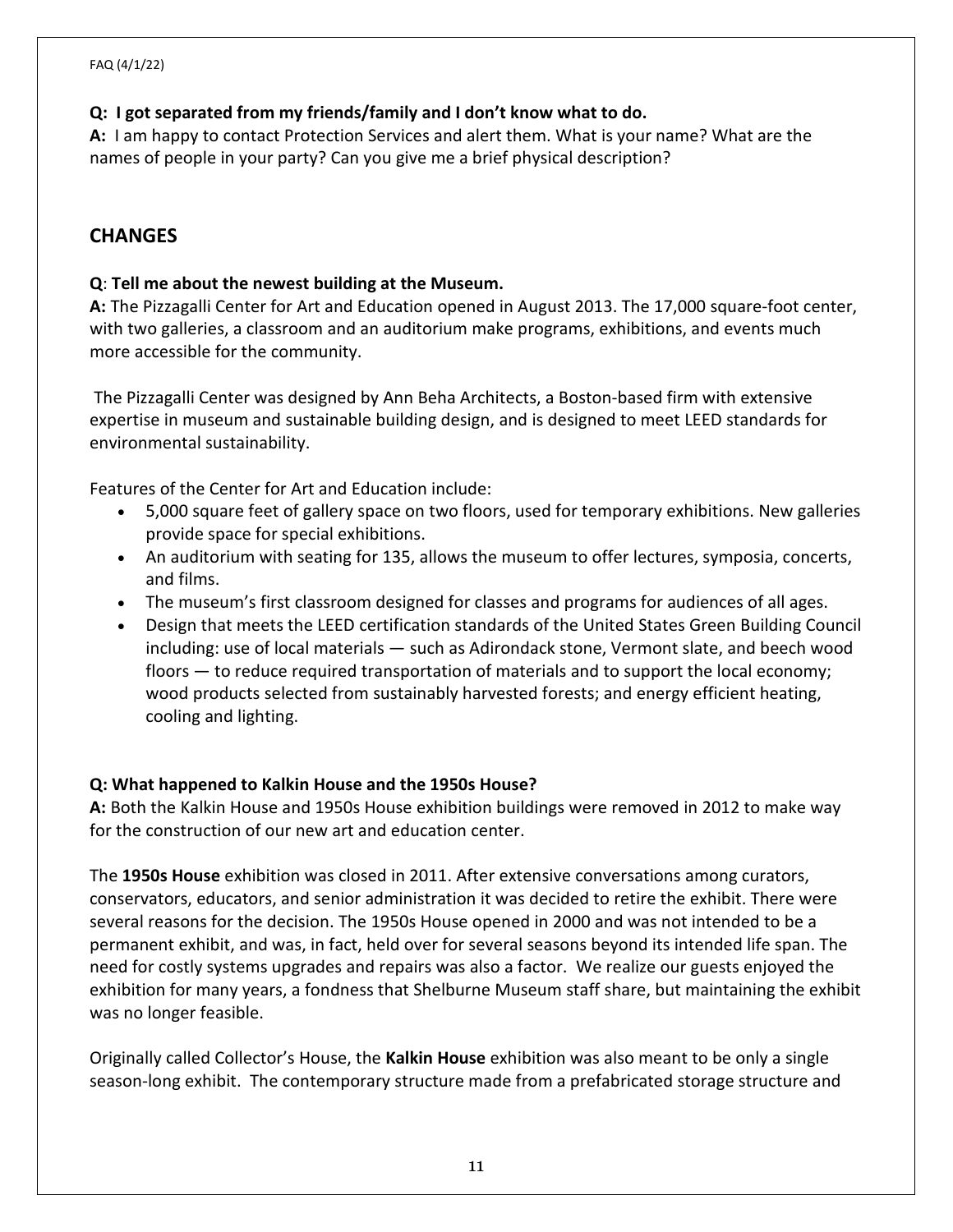recycled shipping containers was constructed on site in 2001 and sat in the footprint of the proposed new building. It has been repurposed by a local construction firm.

#### **Q: What happened to the things in the 1950s House?**

**A:** The objects in the exhibit were not part of the Museum's permanent collection. Instead, they were part of an interactive experience that encouraged visitors to use them and, as such, objects were replaced as they wore out. The Museum has divested itself of the remaining items from the house.

#### **Q: Why did the Museum keep the 1950s exhibit open for so long if it was meant to be temporary?**

**A:** The exhibit was popular among visitors and was ahead of its time in terms of exploring the postwar era in an interactive way. The Museum will continue to explore themes from mid-century America in exhibitions in the Pizzagalli Center for Art and Education

#### **Q: Where are you showing contemporary exhibitions now that Kalkin is gone?**

**A:** The flexibility of the exhibition space in the Pizzagalli Center for Art and Education allows us to showcase our own collection as well as bring in work by new and interesting artists in all media, in a climate-controlled environment. The Kalkin House space, because of the lack of environmental controls, limited the types of works we could exhibit. Since opening the Pizzagalli Center we've featured contemporary sculpture, photography, glass, jewelry and fine art, along with special exhibitions of quilts, furniture, and folk art. We also feature works by contemporary quilters in our Hat and Fragrance Textile Gallery, and you will find the work of contemporary sculptors on the Museum grounds.

## **Q: I understand that there is no longer a Shelburne Museum Goes to the Dogs event. What happened? I love dogs!**

After careful consideration and deliberation, Shelburne Museum made the decision to retire the event in the fall of 2014. Partners Shelburne Museum and Pet Food Warehouse enjoyed 13 years of wonderful canine fun but felt that the event had reached its peak. Demands on organizers were quickly outgrowing both organizations' ability to ensure the quality experience we both worked to achieve. Rather than scale back the event to something entirely different and not in keeping with the spirit of the day, we decided to end on a high note. It was a pleasure to create an event that was winwin-win for animal welfare organizations, vendors, and participants and both the Museum and Pet Food Warehouse are grateful to have worked together over the period of time that we did.

# **BUIDING STAFFING AND ACCESSIBILITY**

#### **Current Buildings & Exhibits**

#### **Q: Why aren't there guides in certain buildings?**

**A:** We continue to offer more structured guided tours in certain locations, and this requires shifting resources away from buildings that we feel can be explored by visitors through a self-guided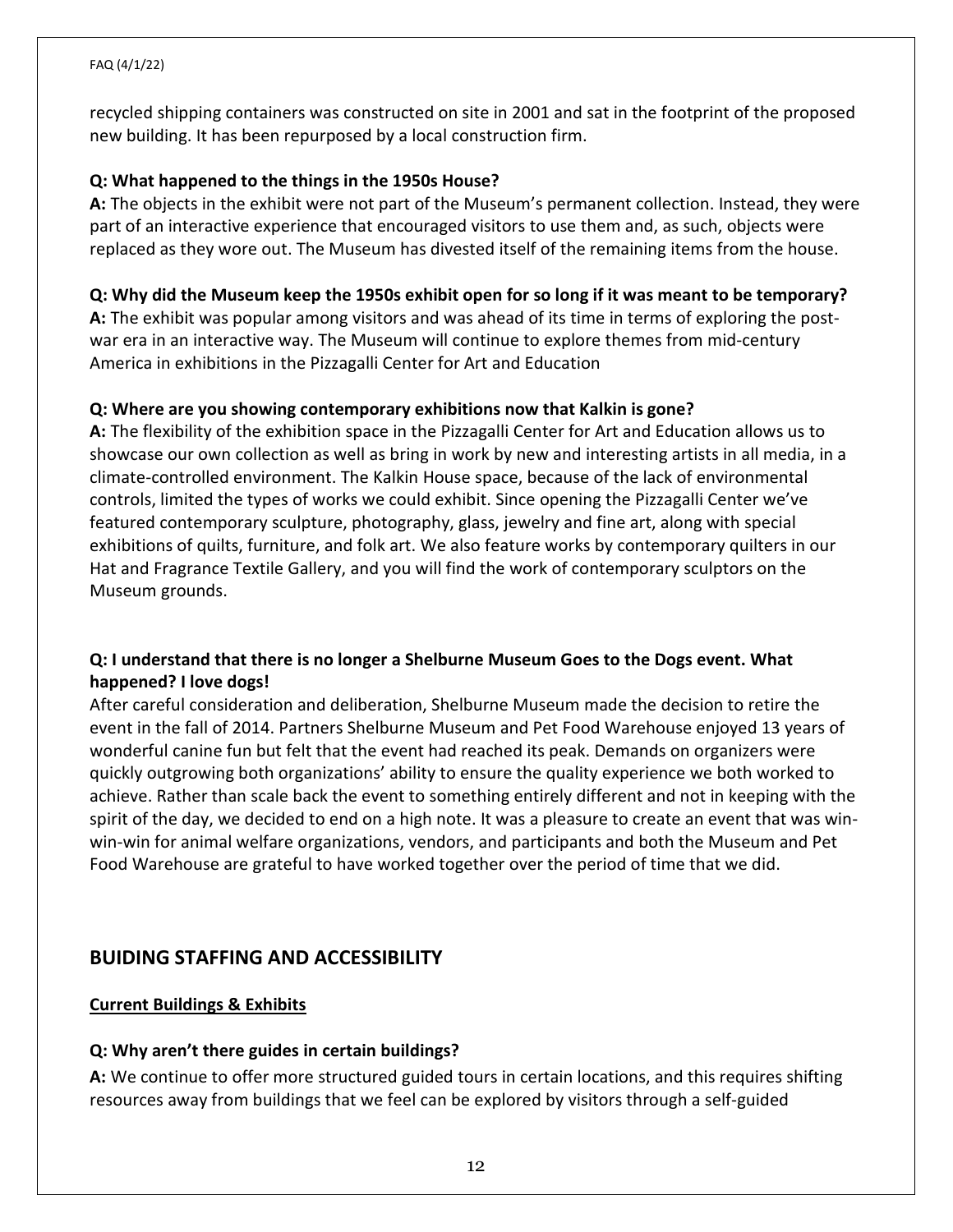experience. For example, we are offering three daily guided tours at both Stencil and Prentis Houses, which will help our visitors better connect with the exhibitions and gain a more in-depth understanding of the periods they represent.

#### **Q: I am really interested in seeing tools. How can I arrange that?**

**A**: If a visitor expresses a specific interest in the tools from Shaker Shed, he/she will need to contact registrar Barbara Rathburn [brathburn@shelburnemuseum.org](mailto:brathburn@shelburnemuseum.org) to make an appointment.

# **CAROUSEL**

#### **Q: When does the carousel operate?**

**A:** The carousel operates during our open season, May 15 through October 16, r from 10a.m. –5p.m. Tuesday-Sunday, with a 30-minute break for lunch Carousel rides are free of charge, thanks to the generosity of Museum donors. We invite donations to help support the ongoing care and maintenance of our beloved carousel.

#### **Q: The carousel is supposed to be open at this time but is closed. My children are so disappointed! A:** I'm terribly sorry about the inconvenience. Since this is a vintage carousel, it does have mechanical problems from time to time. Unfortunately, today that is the problem. **OR** On occasion an event requires us to close the carousel. We hope you're able to return again to enjoy the carousel.

# **CHILDREN AT SHELBURNE MUSEUM**

# **Q: Is this a good place for children? What do you suggest I do with my children at the Museum?**

**A:** Yes, the Museum appeals to people of all ages and interests and is a great place for children!

Our summer camp programs – in June, July, and August -- are designed for school-aged children ages 5-13 and provide campers with the unique opportunity of exploring the Museum's collections in creative ways. For more information contact Mollie Davis, Family and Academic Programs Coordinator, at 802-985-3346, x3392, or email [mdavis@shelburnemuseum.org.](mailto:mdavis@shelburnemuseum.org)

#### **Q: Do you have programs for school-age children?**

**A:** Yes. The Museum's Education department offers virtual learning and hands-on workshops at the museum for school groups throughout the year. Information can be found under the learn tab on Shelburnemuseum.org or by calling the Family and Academic Programs Coordinator; 802-985-3346, x3392.

#### **Q: Who do I contact about Teacher Education? School Programs? Family Programs? A:** Mollie Davis, telephone 802-985-3346, x3392, email [mdavis@shelburnemuseum.org](mailto:mdavis@shelburnemuseum.org)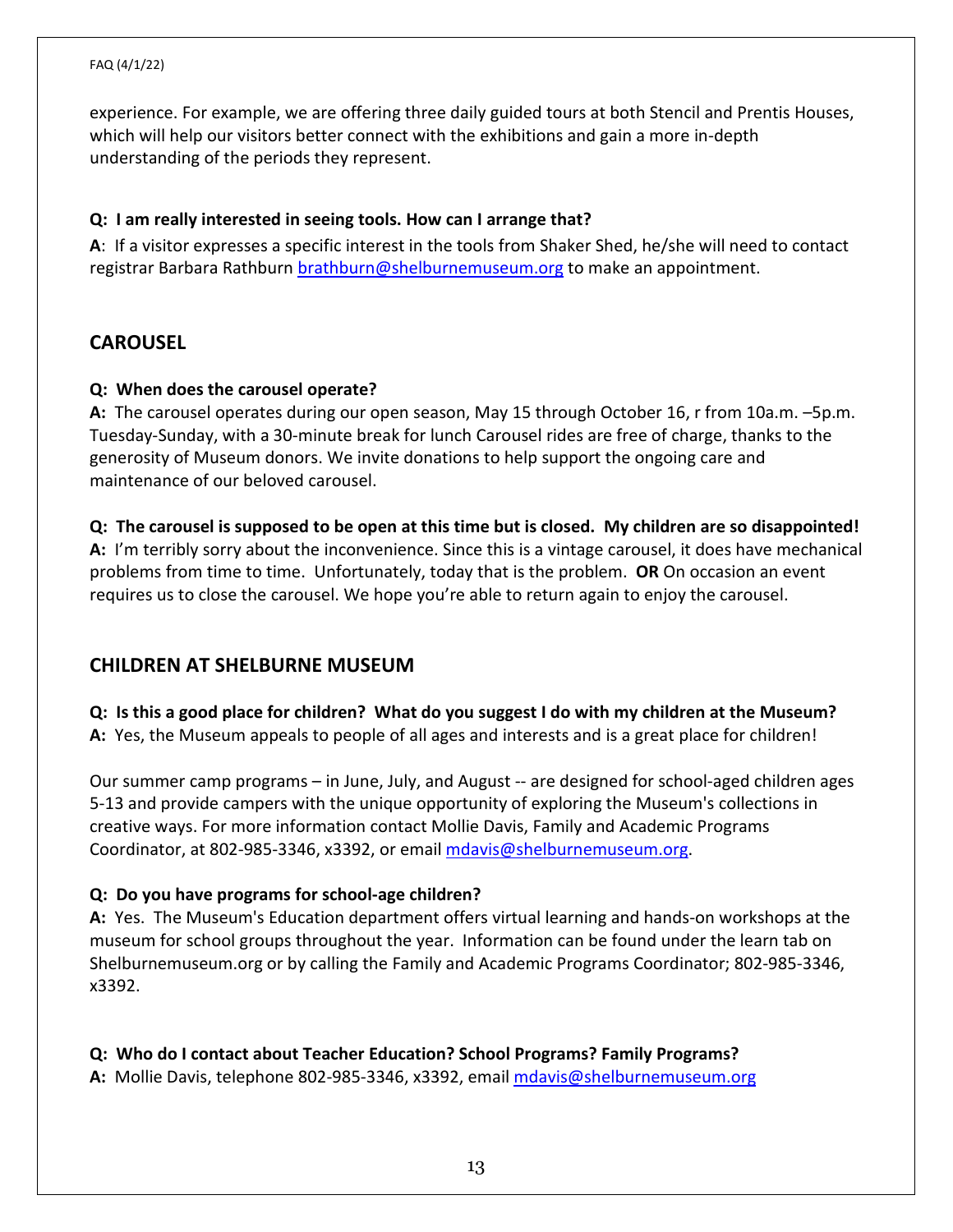## **Q: Who do I contact about general Education questions? Public Programs? Internships?**

**A:** Monica Andrews, telephone 802-985-3346, x3394, emai[l mandrews@shelburnemuseum.org.](mailto:kpetersen@shelburnemuseum.org)

# **COLLECTIONS**

## **Q: Where are the Impressionist paintings?**

**A:** In the summer season the Impressionist works can be viewed in the Electra Havemeyer Webb Memorial Building.

# **Q: Tell me more about when the Museum sold all those paintings. (This references the 1996 deaccessioning and sale of artwork to create a fund for the care of our collections – it was controversial at the time and is still mentioned by some visitors).**

**A:** There were 22 fine art pieces sold in 1996 to create a special endowment. A portion of the interest from the endowment created from the sales proceeds is used for the direct care of the collections. This helps ensure that the works you see when you -- and generations to come -- visit the Museum will still be here and appropriately cared for. We still rely on admissions and fundraising for our operational costs each year.

# **Q: Where is (object) that my great aunt donated to the Museum?**

**A:** Our collections staff would have that information. We can contact the assistant registrar, Kate Owen, at (802) 985-3346, x3384 to inquire.

# **Q: Where is (collection/exhibit/object) that I saw the last time I was here?**

**A:** If the visitor, or assisting staff member, knows which building it is in you could call ahead to the guide in that building, if the building is staffed, to confirm that it is still on exhibit. If you are not sure where it is, we can contact the assistant registrar, Kate Owen at (802) 985-3346, x3384 to ask.

## **Q: I have an artifact that I want to donate to the Museum. It is in the trunk of my car. What do I do?**

**A:** Staff may **NOT** accept any objects. Individuals who wish to communicate with Shelburne Museum staff about donating, selling, or researching objects should direct a visitor inquiry to the curatorial and collections department, [curators@shelburnemuseum.org](mailto:curators@shelburnemuseum.org) or contact the curatorial inquiry line, 802-985-3346, x3382

# *Ticonderoga*

# **Q: I know someone who used to work on the** *Ticonderoga***. I have some photos of the** *Ticonderoga* **when it crossed over land.**

**A:** There is always something more to learn about the buildings and collections at the Museum. If you would like to contact Chip Stulen, director of preservation and landscape and curator for the *Ticonderoga*, he may be interested in your information. His phone number is 802-985-3346, x3209, or [cstulen@shelburnemuseum.org.](mailto:cstulen@shelburnemuseum.org)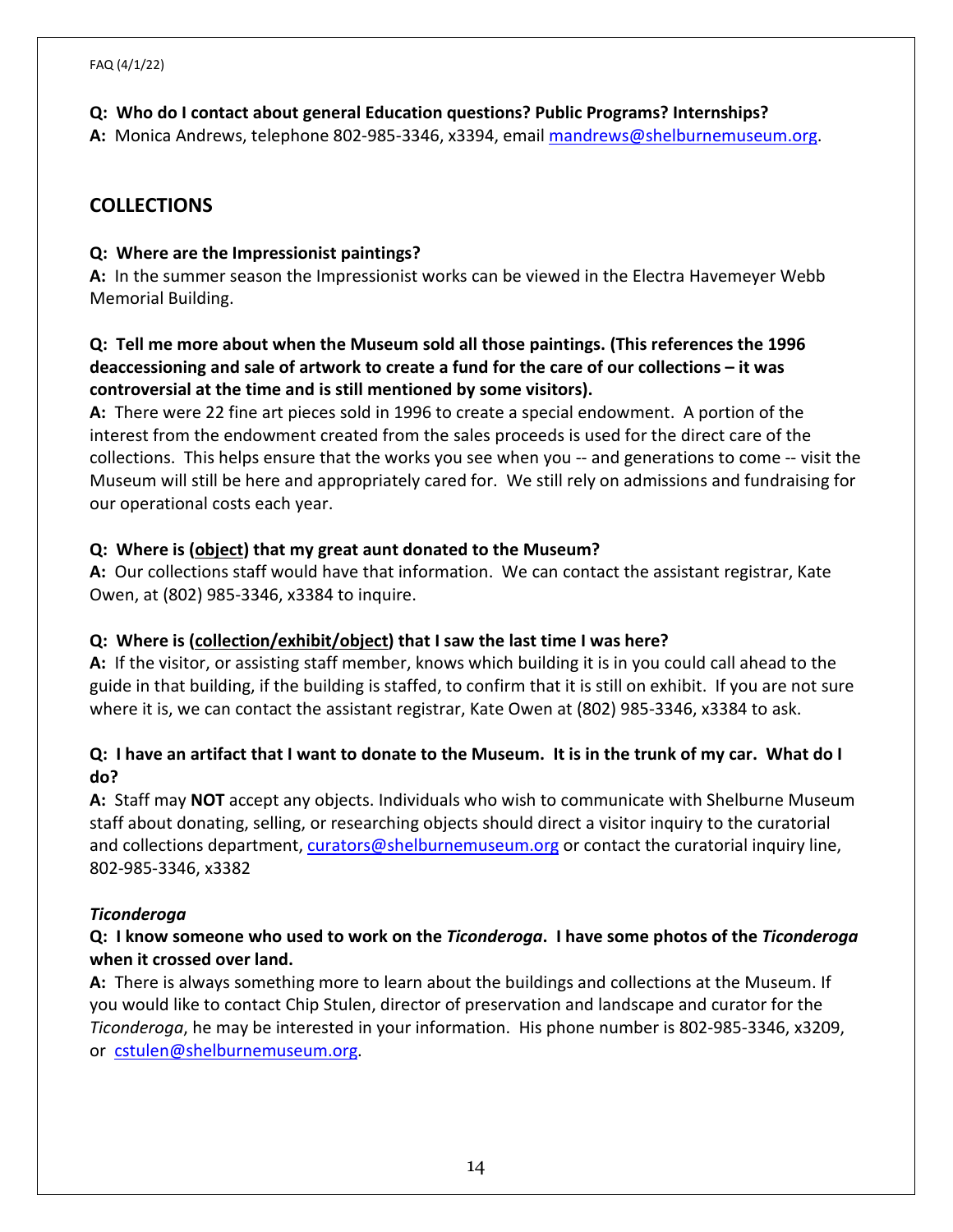# **Q: When was the restoration work completed?**

**A:** The restoration of the *Ti* took place 1993-1998. The guides on the boat can provide you with additional information. There is also a great book on the history of the *Ticonderoga* available for purchase at the Museum store.

# **CONSERVATION**

# **Q: Where can I find someone locally to do conservation work?**

**A:** This website allows you to search by specialization and location. The work of those on the list has been peer reviewed. <http://www.conservation-us.org/membership/find-a-conservator>

# **Q: How do I store my antique valuables?**

**A:** We cannot make specific recommendations, but the following distributors will send you a free materials catalog for safe storage of many types of artifacts.

| University Products 800-628-1912 |              | www.universityproducts.com     |
|----------------------------------|--------------|--------------------------------|
| Light Impressions                | 800-828-6216 | www.lightimpressionsdirect.com |
| Gaylord                          | 800-962-9580 | www.Gaylord.com                |

# **Q: Can anyone on staff give me information about caring for my antiques?**

**A:** We're available to provide information and advice on care, storage, and treatment options for collections via email. Our conservator's email is [conservation@shelburnemuseum.org](mailto:conservation@shelburnemuseum.org)

# **GROUNDS**

# **Q: Can we eat the apples from the trees?**

**A:** We ask that visitors refrain from eating apples on our trees or those that have dropped. We do not use pesticides, or fungicides, but still discourage eating apples. Our grounds staff removes apply drops daily during the season and takes them to our compost pile, for use in fertilizing our gardens.

# **Q: Can you identify those trees/plants?**

**A: Trees** – The large maple and locust trees on the north end of the grounds were here prior to the Museum's establishment. The trees in the Circus Daylily Garden are Honey Locust. The fragrant, cream-colored flowing trees south of Diamond Barn are Japanese Tree Lilacs, which flower later than shrub lilacs. Early summer flowering Spirea and Mock Orange bushes can be found throughout the campus. Also, be sure to look for garden maps as well as signage on some of our trees, providing identification information.

**Apple Trees** – Most of the apples remain unidentified. There is a Russet northwest of the Dorset House, a Cortland north of the Apothecary, a Snow next to the Schoolhouse and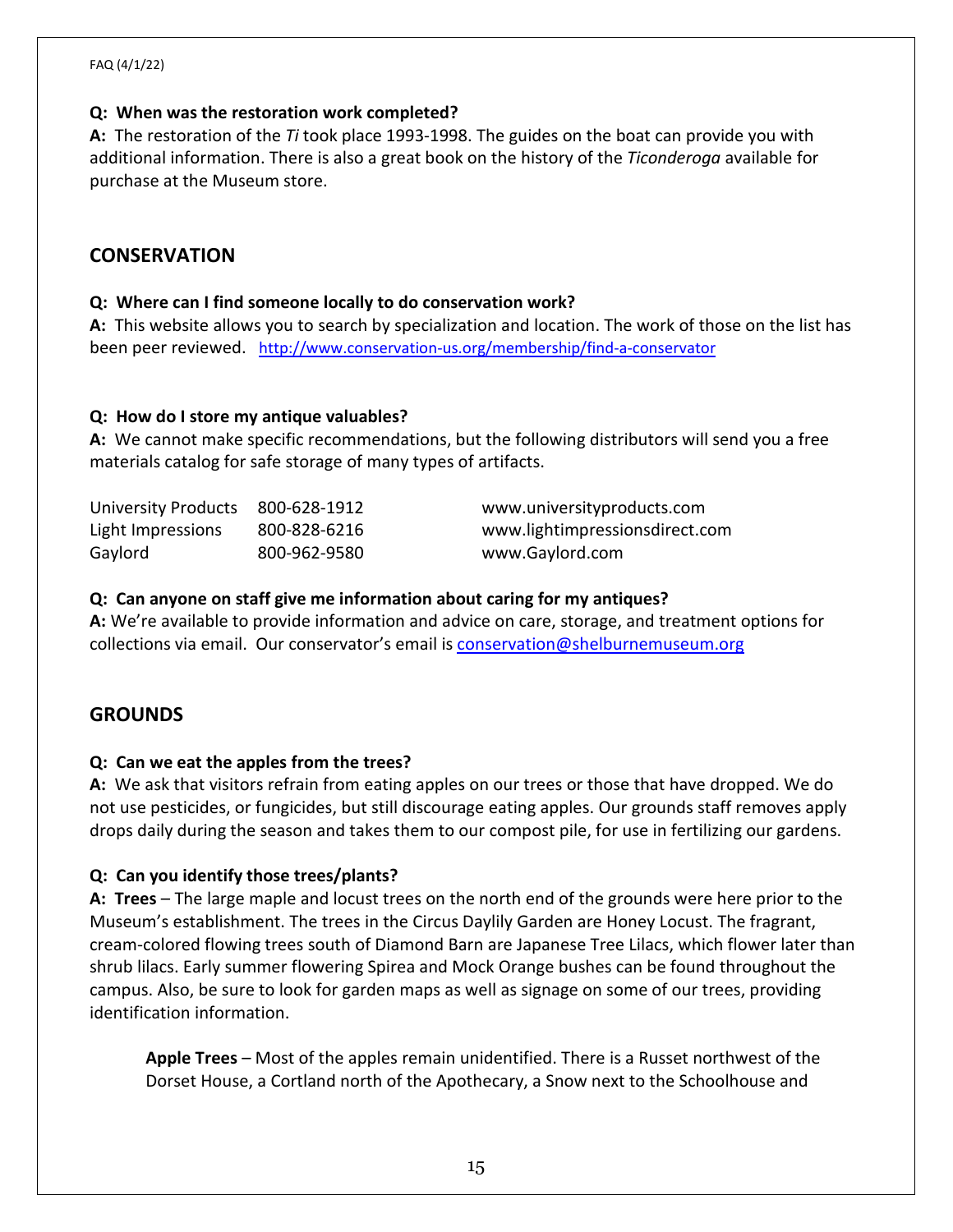Northern Spys southeast of the Stencil House and in the southwest corner of Bostwick Garden. There are espaliered trees in Pleissner Courtyard, grafted with four apple varieties.

**Semi Dwarf Trees** – Trees in the visitor parking lot are a disease-resistant Liberty variety of crabapple, from a collection of 200 flowering crabapple trees given to the Museum by the University of Vermont's Agricultural Experimentation Station.

**Pines, Tamaracks and Maples** – This collection of trees was transplanted near the Beach Lodge and Gallery in 1962.

**Lilacs** – The older located north of Dutton House came from the Webb estate in Westbury, Long Island. Other lilacs were procured from Horsford Nursery (Charlotte, VT), Heard Landscape Nurseries (Des Moines, IA) and Strawberry Hill (Rhinebeck, NY). In 2017 an additional donation of 48 young lilacs from Great Barrington, MA, were added to our collection. There are over 400 lilac bushes representing 90 varieties throughout the grounds.

**Roses** – The roses are primarily a hardy rogosa variety, F.J. Grootendorst.

**Plants and Gardens** – Be sure to look for garden maps, as well as signage on numerous trees and shrubs, providing identification information.

#### **Q: Where's the Danby Fountain?**

**A:** The Danby Fountain, a longtime presence at the entrance to the museum grounds was moved to the garden area at the front of Horseshoe Barn in 2013, in order to accommodate landscape changes in association with the Pizzagalli Center for Art and Education.

#### **Q: How can I get more information about the garden in front of Hat & Fragrance?**

**A:** During the summer season gardens are listed in the Visitor Map and Guide and descriptions are on our website, [www.shelburnemuseum.org.](http://www.shelburnemuseum.org/) Garden maps are located at each of the gardens and copies of those maps are also available at admissions.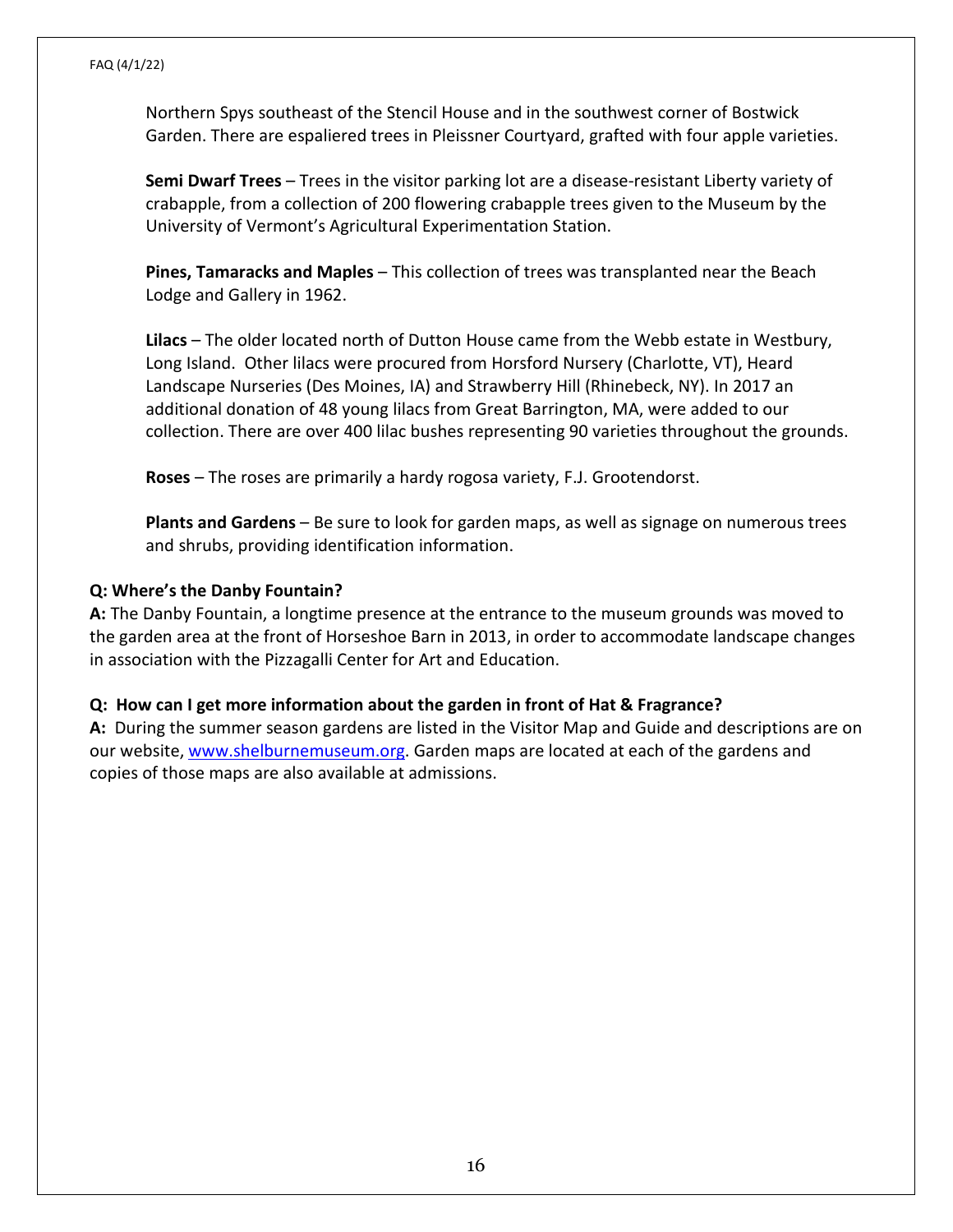# **APPENDIX A**

# **FAQs for Pizzagalli Center for Art and Education**

#### **Q: Tell me more about the building.**

**A**: **Architect:** Ann Beha Architects, Boston, Mass.

**Project team**: PC Construction of South Burlington, Vt. and landscape architect Wagner Hodgson Landscape Architecture of Burlington, Vt.

**Size:** 17,000 square feet. Each exhibition gallery is 2,500 square feet.

**Design:** The design is an extended volume of two interlocking elements — the exhibition galleries at the south end and the classroom and auditorium at the north end — joined by a light filled lobby and gallery space. The Center is organized on two levels, connected by a grand stair. On the upper level, galleries are lit from lay-lights and clerestories, and an auditorium, used for gatherings and programs, opens onto a porch. The lower level provides additional galleries and a classroom opening onto an outdoor terrace.

**Sustainable features include**: High efficiency heating, ventilation and climate control; super insulated with heating, cooling and humidity systems designed and programmed to use as little power as possible. For example, the ventilation system detects how many people are in each room by how much carbon dioxide is given off in the air and adjusts airflow accordingly.

**Other features include**: underground construction using the earth's thermal wall as insulation; highefficiency LED lighting systems with daylight dimming controls; LEDs also give off less heat, reducing summertime cooling needs; a building envelope that minimizes energy use through building insulation, air barriers and a high efficiency curtain wall; storm water systems to control flow quantity; light colored materials and site design that reflect heat back into the atmosphere, preventing summer overheating; use of local and recycled materials, including:

- Slate (upper lobby floor and stairway) Sheldon Slate Company in Granville, NY; from "mottled purple quarry" in North Poultney, VT
- Stone (exterior and interior walls) Champlain Stone Company in Warrensburg, NY; known as American granite
- Beech wood (lower lobby and galleries' floor) Lathrup's Maple Supply LLC in Bristol, VT; lumbered and harvested in Bristol; milled and dried at Lathrup's
- Cherry wood (doors and trim) most likely from Pennsylvania; (interior benches) made by Beeken & Parson's at Shelburne Farms in Shelburne, VT; (exterior benches) – made by Timothy Clark in Waltham, VT
- Western Red Cedar (wood siding and ceiling) Northwest coastal region; can be described as "clear vertical grain" or CVG
- Douglas Fir (exterior columns) Northwest coastal region
- Copper (roof flashing)
- Carpet (auditorium) recycled materials
- Glass (throughout) supported by EFCO Duracast fiber glass pressure plates that increase insulation efficiency of the building